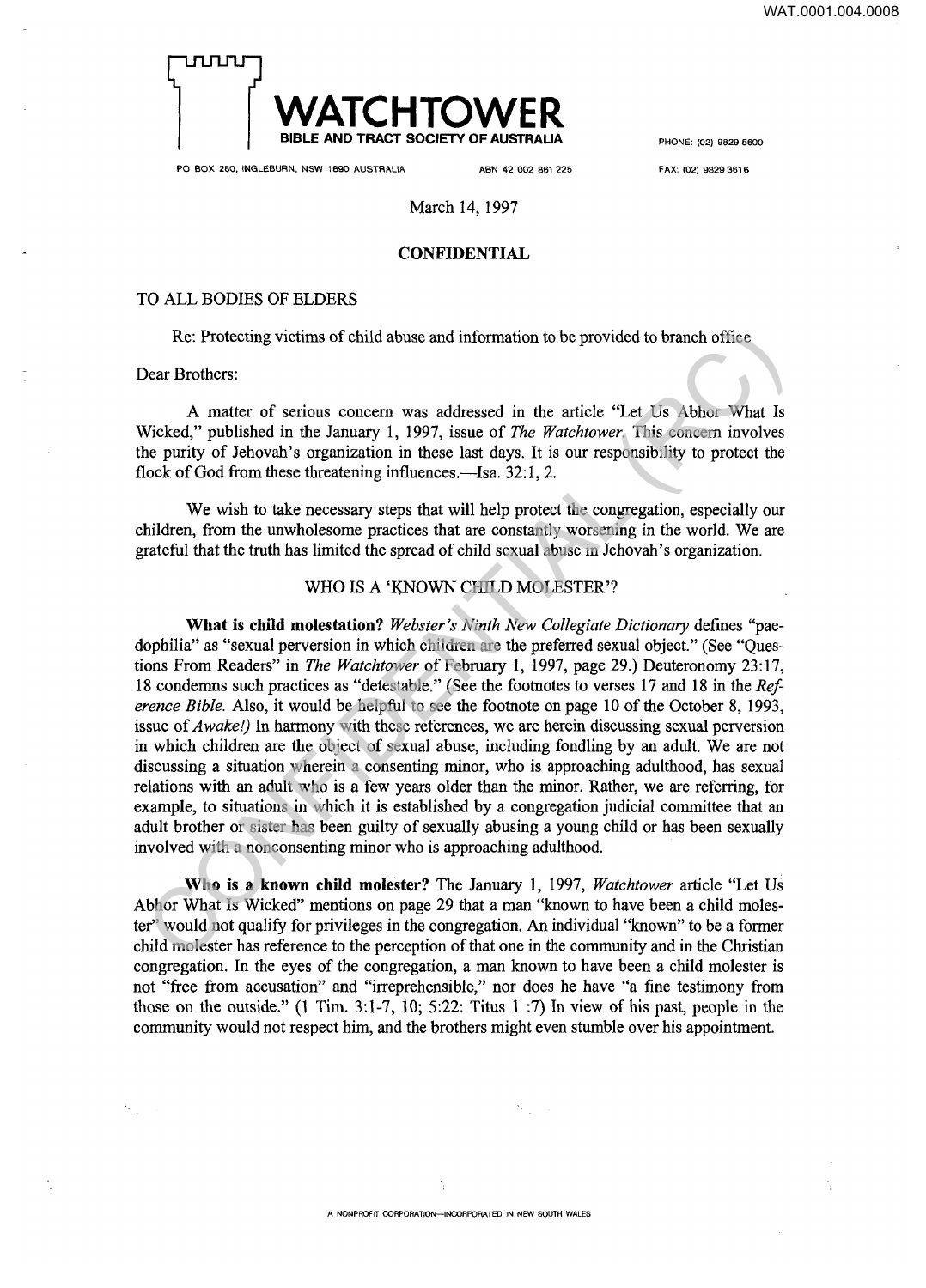## PROTECTING OUR CHILDREN

What can we do to protect our children and preserve the cleanness of Jehovah's **organization?** The primary responsibility for protecting our children rests upon the parents. Fine suggestions for parents can be found in the January 22, 1985, *Awake!* article "Child Molesting—You *Can* Protect Your Child." Other articles that parents do well to consider are those in the October 8, *1993, Aw ake!* entitled "How Can We Protect Our Children" and the December 1, 1996, *Watchtower* entitled "Parents, Find Pleasure in Your Children," specifically pages 13 and 14, paragraphs 18 and 19.

**What can the elders do to help protect our children?** The elders should be alert to the activity of any who are known to have molested children in the past. Individuals who have manifested a weakness in this regard should be sensitive to their need not to be alone with children. They should refrain from holding children or displaying other forms of affection for them. It would be appropriate for elders to give kindly cautions to any who are doing things that may be a temptation or a cause for concern to others in the congregation.—1 Cor. 10: 12, 32.

What should elders do when a former child molester moves to another congrega**tion?** As outlined in the February 1991 *Our Kingdom Ministry* "Question Box" and the August 1, 1995, letter to all bodies of elders, our policy is always to send a letter of introduction when a publisher moves to another congregation. It is *imperative that this be done when one who is known to have been a child molester moves.* The secretary should write on behalf of the elders to the new congregation's body of elders and outline this publisher's background and what the elders in the old congregation have been doing to assist him. Any needed cautions should be provided to the new congregation's body of elders. This letter should not be read to or discussed with the congregation. This information should be kept in the congregation s confidential files where it can be reviewed by any elder. The elders should send a copy of this letter to the Watchtower Bible and Tract Society in one of the "Special Blue" envelopes. **What can the elders do to help protect our children?** The elders should be alert to activity of my who are known to have molested children in the past. Individuals who have more known to have moned to active and the past

## PRIVILEGES OF SERVICE IN THE CONGREGATION

In the January 1, 1997, issue of *The Watchtower,* the article "Let Us Abhor What Is Wicked" stated on page 29: "For the protection of our children, a man known to have been a child molester *does not qualify for a responsible position in the congregation. Moreover, he cannot be a pioneer or serve in any other special fall-time service."* We have had a number of inquiries asking how this applies in the congregation, and this is being given consideration.

It may be possible that some who were guilty of child molestation were or are now serving as elders, ministerial servants, or regular or special pioneers. Others may have been guilty of child molestation before they were baptized. The bodies of elders should not query individuals. However, the body of elders should discuss this matter and give the Society a report on anyone who is currently serving or who formerly served in a Society-appointed position in your congregation who is known to have been guilty of child molestation in the past.

In your report please answer the following questions: How long ago did he commit the sin? What was his age at the time? What was the age of his victim(s)? Was it a one-time occurrence or a practice? If it was a practice, to what extent? How is he viewed in the community and by the authorities? Has he lived down any notoriety in the community? Are members of the congregation aware of what took place? How do they and/or his victim(s) view him? Has